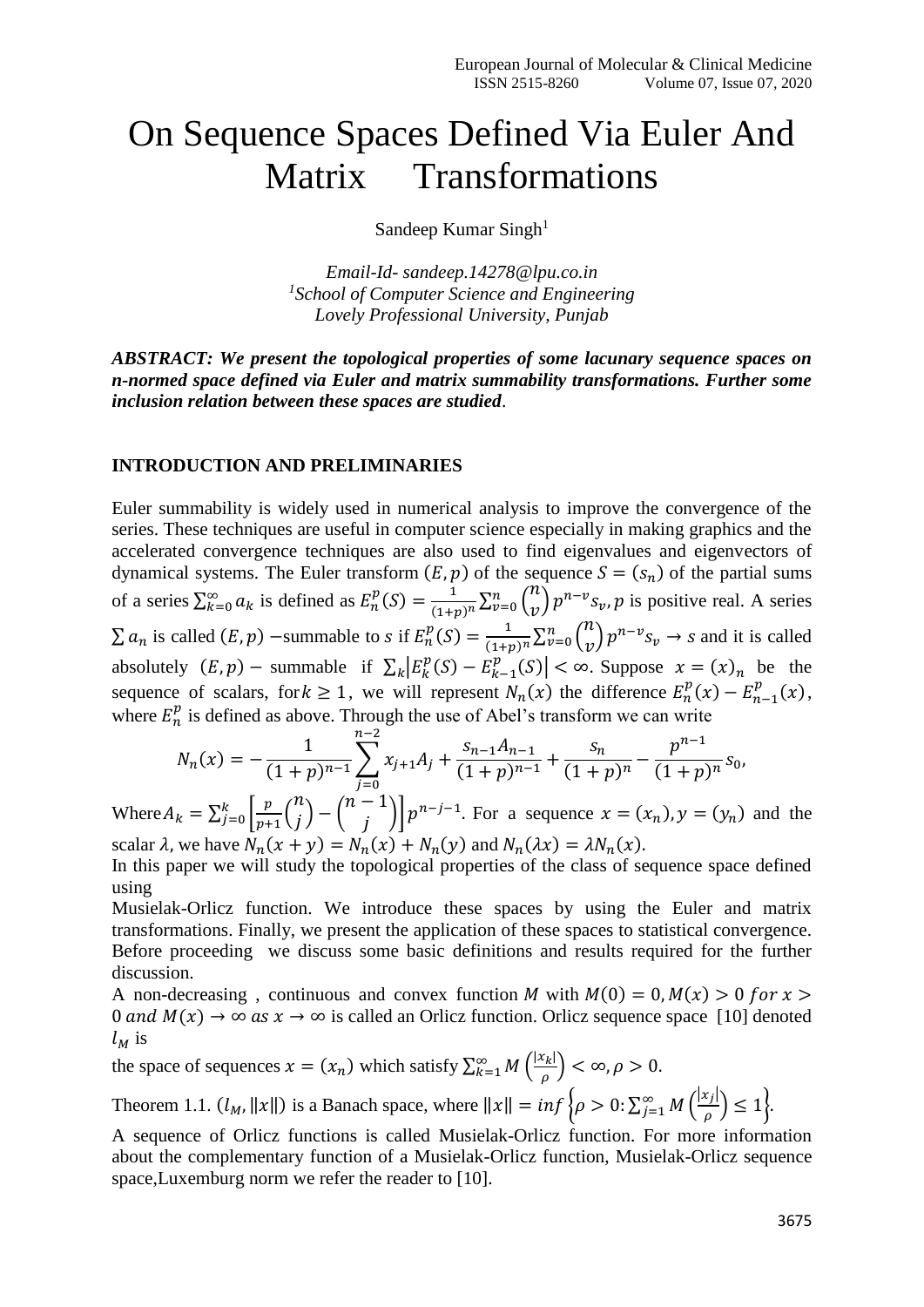A real-valued function  $\parallel$ , ...,  $\parallel$  Defined on  $X^n$ , where X is a linear space over the (real or complex) field K of dimension  $d, d \ge n \ge 2, n \in \mathbb{N}$  is called an *n*-norm ([5],[9]) if it fulfils the conditions given below

- (1)  $||x_1, x_2, x_3 ... x_{n-1}, x_n|| = 0$  iff  $x_1, x_2, ..., x_n$  are linearly independent;
- (2)  $||x_1, x_2, x_3, \ldots, x_{n-1}, x_n||$  is invariant under permutations;
- (3)  $\|\alpha x_1, x_2, x_3, \ldots, x_{n-1}, x_n\| = |\alpha| \|x_1, x_2, \ldots, x_n\| \forall \alpha \in \mathbb{K};$
- (4)  $||x + x', x_2, x_3, ..., x_{n-1}, x_n|| \le ||x, x_2, ..., x_n|| + ||x', x_2, ..., x_n||.$

The pair  $(X(\mathbb{K}), ||, ..., ||)$  Is called an *n*-normed space. For further detail about *n*-normed space, see [6] and [7].

A sequence  $\theta = (k_r)$  of positive integers with  $k_0 = 0.0 < k_r < k_{r+1}$  and  $h_r = k_r$  $k_{r-1} \to \infty$  as  $r \to \infty$  is called a Lacunary sequence [4]. The intervals  $I_r = (k_{r-1}, k_r]$  are determined by  $\theta$  and the ratio  $\frac{k_r}{k_r-1}$  are denoted as  $q_r$ .

For more detail about sequence spaces we refer the reader to [1],[2] and [11].

Let 
$$
\mathfrak{M} = [m_{ij}] =
$$

$$
\begin{bmatrix} p_1 & w_1^{(1)} & w_1^{(2)} & \dots \\ w_1^{(-1)} & p_2 & w_2^{(1)} & \dots \\ w_1^{(-2)} & w_2^{(-1)} & p_3 & \dots \\ \vdots & \vdots & \vdots & \vdots & \vdots \end{bmatrix}
$$
 where  $p = (p_i)$  and  $w^{(t)} = (w_i)^{(t)}$  are

some fixed numerical sequences,  $t \in \mathbb{Z} \setminus \{0\}$ . For a fixed  $k_f \in \mathbb{N}$  we define a finite  $n+1$  $\frac{1}{2}$ , n is odd

sequence  $t_n$  with  $k_f$  terms as  $t_n = \}$  $-n$  $\frac{1}{2}$   $\frac{n}{2}$ , *n* is even.<br> $\frac{n}{2}$ , *n* is even.

 $\mathfrak{M}, w^{t_i} = 0 \ \forall \ i > k_f$  and for  $i = 1, 2, ..., k_f$  we have some fixed sequences  $w^{t_i}$  and p. Example 2.1. For  $k_f = 2$  we have  $t_1 = 1, t_2 = -1$ , we define  $p_i = -1$   $\forall i$  and  $w_i^{(t)} =$  $\{0, \forall t \in \mathbb{Z} \setminus \{0,1,-1\} \text{ then we have } \mathfrak{M}_{(p,w^t,2)}x = \langle \sum_{j=1}^{\infty} m_{ij} \xi_j \rangle_n = \langle -\xi_1 + \xi_2, \xi_1 - \xi_2 + \xi_2 \rangle$  $\int 1, for t = -1,1$  $\xi_3$ ,  $\xi_2 - \xi_3 + \xi_4$ ,  $\xi_3 - \xi_4 + \xi_5$  ...).

For a Musielak-Orlicz function  $\mathcal{M} = (M_i)$ , we define the sequence given below in this paper:

$$
E_n^q \left( \mathcal{M}, u, p, s, \mathfrak{M}_{(p, w^t, j_f)}, \|, \dots, \| \right)
$$
  
= 
$$
\left\{ x
$$
  
= 
$$
(x_j): \lim_{r} \frac{1}{h_r} \sum_{j=1}^{\infty} k^{-s} \left[ M_j \left( \left\| \frac{u_j N_j \left( \mathfrak{M}_{(p, w^t, j_f)} \right) \right)}{\rho}, z_1, \dots z_{n-1} \right\| \right) \right\}^{p_j} < \infty, s
$$
  

$$
\geq 0, \text{ for some } \rho > 0
$$

Here,  $p = (p_j)$  is a bounded sequence of non-negative reals and  $u = (u_j)$  a sequence of positive reals.

Lemma 2.1(Maddox, [8]). If  $0 \le p_j \le \sup p_j = H, K = max(1, 2^{H-1})$  then  $|a_j + b_j|^{p_j} \le$  $K\{ |a_j|^{p_j} + |b_j|^{p_j} \}$  for all j and  $a_j, b_j \in \mathbb{C}$ . Also  $|a|^{p_j} \le max(1, |a|^H)$  for all  $a \in \mathbb{C}$ .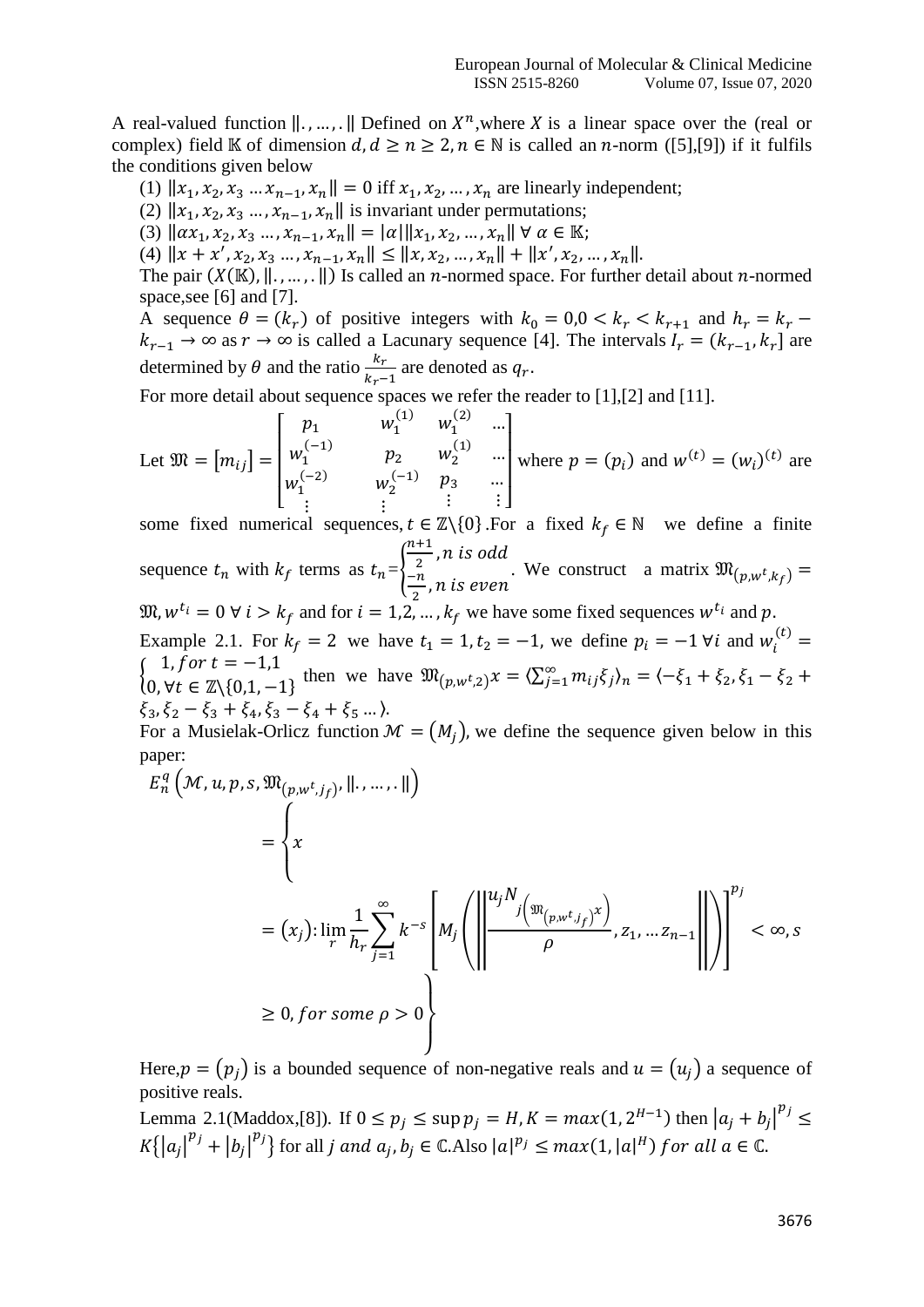Theorem 2.1:  $E_n^q(\mathcal{M}, u, p, s, \mathfrak{M}_{(p,w^t,j_f)}, \|, \ldots, \|)$  Is a linear space over the field of complex numbers and is paranormed by the paranorm  $g(x)$  defined as:

$$
g(x) = inf \left\{ \rho^{p_n/H} \cdot \left( \lim_{r} \frac{1}{h_r} \sum_{k=1}^{\infty} k^{-s} \left[ M_k \left( \left\| \frac{u_k N_k \left( \mathfrak{M}_{(p,w^t,k_f)} x \right)}{\rho}, z_1, \dots z_{n-1} \right\| \right) \right]^{p_k} \right\}^{\frac{1}{H}} \le
$$
  

$$
n = 1, 2, 3, \dots \right\},
$$

} Here  $H = \max(1, \sup_k p_k)$ 

1, = 1,2,3, …

Proof: Let  $x = (x_k)$ ,  $y = (y_k) \in E_n^q(M, u, p, s, \mathfrak{M}_{(p,w^t,k_f)}, ||, \dots, ||)$ ,  $\alpha, \beta \in \mathbb{C}$ . There will exist positive integer  $\rho_1$ ,  $\rho_2$  so that,<br> $\begin{bmatrix} 1 & 1 \end{bmatrix}$  and  $\begin{bmatrix} 1 & 1 \end{bmatrix}$  and  $\begin{bmatrix} 1 & 1 \end{bmatrix}$ 

$$
\lim_{r} \frac{1}{h_{r}} \sum_{k=1}^{\infty} k^{-s} \left[ M_{k} \left( \left\| \frac{u_{k} N_{k} \left( \mathfrak{M}_{(p, w^{t}, k_{f})} x\right)}{\rho_{1}}, z_{1} z_{2}, ..., z_{n-1} \right\| \right) \right]^{p_{k}} < \infty
$$
\n
$$
\lim_{r} \frac{1}{h_{r}} \sum_{k=1}^{\infty} k^{-s} \left[ M_{k} \left( \left\| \frac{u_{k} N_{k} \left( \mathfrak{M}_{(p, w^{t}, k_{f})} y\right)}{\rho_{2}}, z_{1} z_{2}, ..., z_{n-1} \right\| \right) \right]^{p_{k}} < \infty.
$$
\n
$$
\lim_{r \to 0} \left[ M_{k} \left( \left\| \frac{u_{k} N_{k} \left( \mathfrak{M}_{(p, w^{t}, k_{f})} y\right)}{\rho_{2}}, z_{1} z_{2}, ..., z_{n-1} \right\| \right) \right]^{p_{k}} < \infty.
$$

Since  $(M_k)$  is non-decreasing convex function so that max $\left(\frac{2|\alpha|p_1}{2|\beta|}\right)_{2} = \rho_3$ 

We have 
$$
\lim_{r} \frac{1}{h_{r}} \sum_{k=1}^{\infty} k^{-s} \left[ M_{k} \left( \left\| \frac{u_{k} N_{k} \left( \mathfrak{M}_{(p, w^{t}, k_{f})} (\alpha x + \beta y) \right)}{\rho_{3}}, z_{1} z_{2}, ..., z_{n-1} \right\| \right) \right]^{p_{k}} \leq
$$

$$
\lim_{r} \frac{1}{h_{r}} \sum_{k=1}^{\infty} k^{-s} \left[ M_{k} \left( \left\| \frac{u_{k} N_{k} \left( \mathfrak{M}_{(p, w^{t}, k_{f})} (\alpha x) \right)}{\rho_{3}}, z_{1} z_{2}, ..., z_{n-1} \right\| \right) \right]^{p_{k}} +
$$

$$
\lim_{r} \frac{1}{h_{r}} \sum_{k=1}^{\infty} k^{-s} \left[ M_{k} \left( \left\| \frac{u_{k} N_{k} \left( \mathfrak{M}_{(p, w^{t}, k_{f})} (\beta y) \right)}{\rho_{3}}, z_{1} z_{2}, ..., z_{n-1} \right\| \right) \right]^{p_{k}} \leq
$$

$$
K \lim_{r} \frac{1}{h_{r}} \sum_{k=1}^{\infty} k^{-s} \left[ M_{k} \left( \left\| \frac{u_{k} N_{k} \left( \mathfrak{M}_{(p, w^{t}, k_{f})} (\alpha y) \right)}{\rho_{3}}, z_{1} z_{2}, ..., z_{n-1} \right\| \right) \right]^{p_{k}} +
$$

$$
K \lim_{r} \frac{1}{h_{r}} \sum_{k=1}^{\infty} k^{-s} \left[ M_{k} \left( \left\| \frac{u_{k} N_{k} \left( \mathfrak{M}_{(p, w^{t}, k_{f})} (\alpha y) \right)}{\rho_{3}}, z_{1} z_{2}, ..., z_{n-1} \right\| \right) \right]^{p_{k}} < \infty.
$$

Therefore  $\alpha x + by \in E_n^q(M, u, p, s, \mathfrak{M}_{(p,w^t,k_f)}, ||, ..., ||)$ . Hence the space is linear. Further we have  $g(x) = g(-x)$  and  $g(x + y) \le g(x) + g(y)$  and  $M_k(0) = 0$ , we have  $inf{\rho^{p_n/H}} = 0$  if  $x = 0$ . Let us take a number  $\lambda$ , then,

 $\mathbf{u} \cdot \mathbf{v}$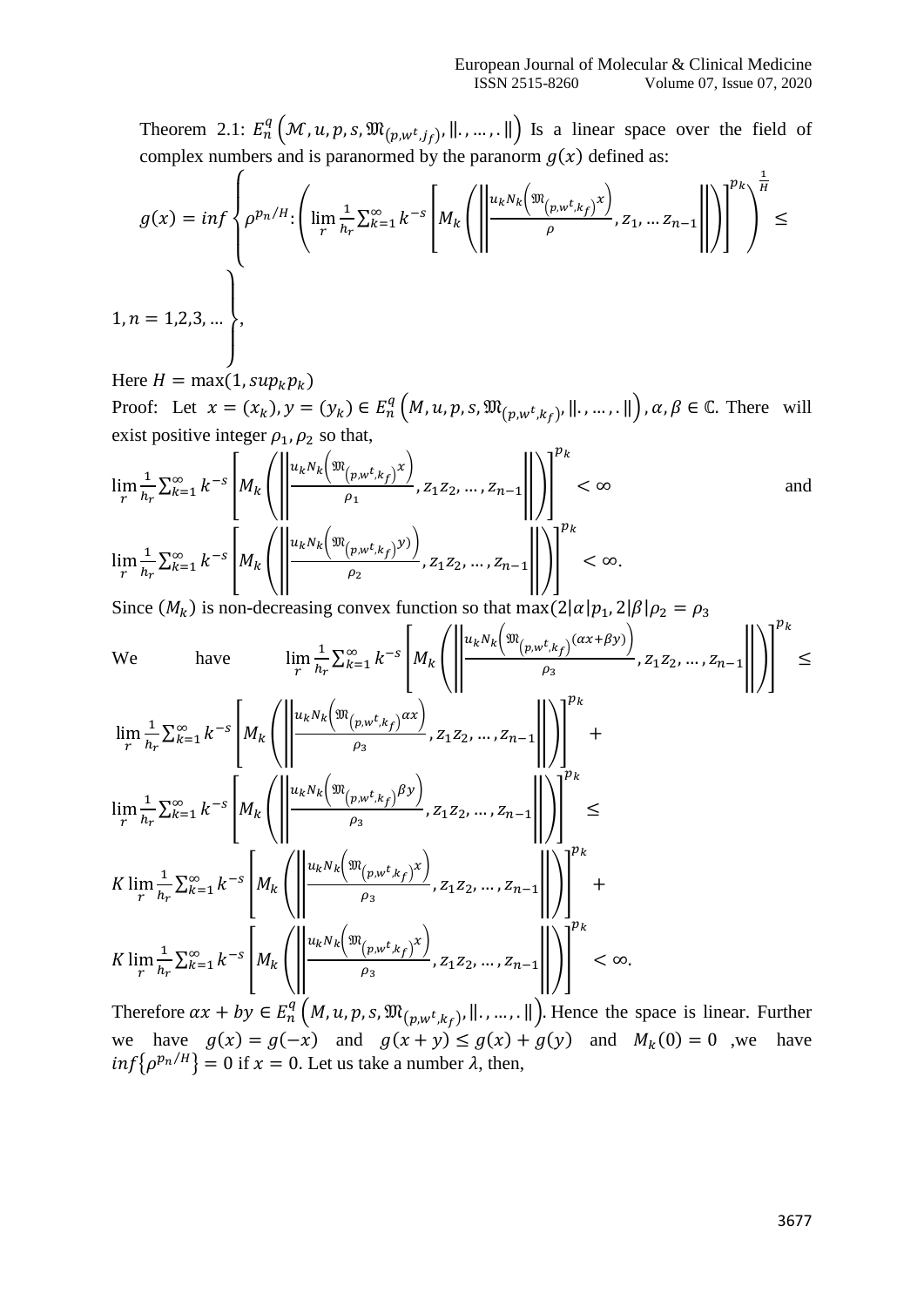European Journal of Molecular & Clinical Medicine ISSN 2515-8260 Volume 07, Issue 07, 2020

$$
g(\lambda x) = inf \left\{ \rho^{p_n/H} : \lim_{r} \frac{1}{h_r} \sum_{k=1}^{\infty} k^{-s} \left[ M_k \left( \left\| \frac{\lambda u_k N_k \left( \mathfrak{M}_{p,w^t,k_f} \right) x \right)}{\rho}, z_1 z_2, \dots, z_{n-1} \right\| \right) \right\}^{p_k} \leq
$$

 $1, n = 1,2,3,...$  implies that

$$
g(\lambda x) = inf \left\{ (\lambda s)^{p_n/H} : \lim_{r} \frac{1}{h_r} \sum_{k=1}^{\infty} k^{-s} \left[ M_k \left( \left\| \frac{\lambda u_k N_k \left( \mathfrak{M}_{(p,w^t,k_f)} \right) \lambda}{\rho}, z_1 z_2, ..., z_{n-1} \right\| \right) \right]^{p_k} \right\}
$$
  

$$
\leq 1, n = 1, 2, 3, ...
$$

 $s=\frac{\rho}{\sqrt{2}}$  $\frac{\rho}{|\lambda|}$ . By 2.1 we have  $|\lambda|^{p_k/H} \leq (\max(1,|\lambda|^H)^{\frac{1}{H}})$  and hence,  $g(\lambda x)$ 

$$
= (\max(1, |\lambda|^H)^{\frac{1}{H}} \inf \left\{ (s)^{p_n/H} : \lim_{r} \frac{1}{h_r} \sum_{k=1}^{\infty} k^{-s} \left[ M_k \left( \left\| \frac{\lambda u_k N_k \left( \mathfrak{M}_{(p,w^t,k_f)} x \right)}{\rho}, z_1 z_2, ..., z_{n-1} \right\| \right) \right]^{p_k} \right\}
$$
  

$$
\leq 1, n = 1, 2, 3, ... \left\} H \leq 1, N = 1, 2, ...
$$

Clearly Clearly  $g(x) \to 0$  when  $x \to 0$  in  $E_n^q(M, u, p, s, \mathfrak{M}_{(p,w^t,k_f)}, \|, \ldots, \|)$ . Now let,  $\lambda_n \to 0$ 0 as  $n \to \infty$  and  $E_n^q(M, u, p, s, \mathfrak{M}_{(p,w^t,k_f)}, \|., \dots, \|)$  For any  $\epsilon > 0$ , let  $n_0$  be a positive integer such that

$$
\lim_{r} \frac{1}{h_r} \sum_{k=n_0+1}^{\infty} k^{-s} \left[ M_k \left( \left\| \frac{u_k N_k \left( \mathfrak{M}_{(p,w^t,k_f)} x \right)}{\rho}, z_1 z_2, \dots, z_{n-1} \right\| \right) \right]^{p_k} < \frac{\epsilon}{2}
$$

For some  $\rho > 0$  which implies that

$$
\left(\lim_{r} \frac{1}{h_{r}} \sum_{k=n_{0}+1}^{\infty} k^{-s} \left[M_{k}\left(\left\|\frac{u_{k}N_{k}\left(\mathfrak{M}_{(p,w^{t},k_{f})} \chi\right)}{\rho}, z_{1} z_{2}, \ldots, z_{n-1}\right\|\right)\right]^{p_{k}}\right)^{\overline{H}} \leq \frac{\epsilon}{2}.
$$
  
ake 0  $\leq |\lambda| \leq 1$  then convexity of  $(M_{\epsilon})$  implies

Let us take  $0 < |\lambda| < 1$ , then convexity of  $(M_k)$  implies

$$
\lim_{r} \frac{1}{h_r} \sum_{k=n_0+1}^{\infty} k^{-s} \left[ M_k \left( \left\| \frac{\lambda u_k N_k \left( \mathfrak{M}_{(p,w^t,k_f)} x \right)}{\rho}, z_1 z_2, \dots, z_{n-1} \right\| \right) \right]^{p_k} \n|\lambda| \lim_{r} \frac{1}{h_r} \sum_{k=n_0+1}^{\infty} k^{-s} \left[ M_k \left( \left\| \frac{u_k N_k \left( \mathfrak{M}_{(p,w^t,k_f)} x \right)}{\rho}, z_1 z_2, \dots, z_{n-1} \right\| \right) \right]^{p_k} < \left( \frac{\epsilon}{2} \right)^H.
$$

Since  $(M_k)$  is continuous everywhere in [0,  $\infty$ ), so

$$
h(t) = \lim_{r} \frac{1}{h_r} \sum_{k=1}^{n_0} k^{-s} \left[ M_k \left( \left\| \frac{tu_k N_k \left( \mathfrak{M}_{(p,w^t,k_f)} x \right)}{\rho}, z_1 z_2, ..., z_{n-1} \right\| \right) \right]^{p_k}
$$

1

 $\overline{r}$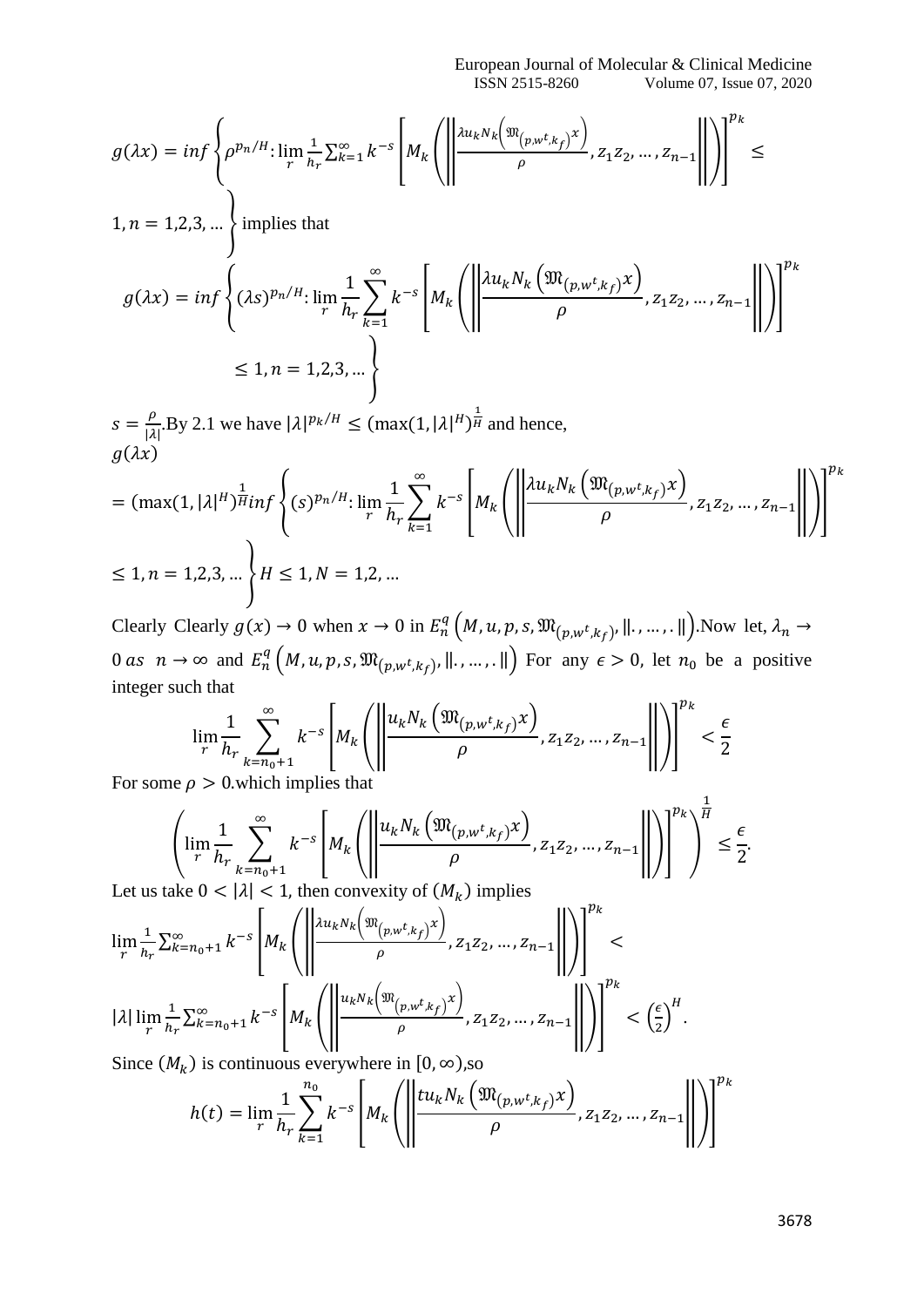.

is also continuous at 0. Hence there exists  $0 < \delta < 1$  such that  $|h(t)| < \frac{\epsilon}{2}$  for some  $0 <$  $t < \delta$ . Let K is such that  $|\lambda_n| < \delta$  for  $n > K$  we have 1

$$
\left(\lim_{r} \frac{1}{h_{r}} \sum_{k=1}^{n_{0}} k^{-s} \left[M_{k}\left(\left\|\frac{\lambda_{n} u_{k} N_{k}\left(\mathfrak{M}_{(p, w^{t}, k_{f})} x\right)}{\rho}, z_{1} z_{2}, \dots, z_{n-1}\right\|\right)\right]^{p_{k}}\right)^{\overline{H}} < \frac{\epsilon}{2}.
$$

Thus for  $n > K$ 

$$
\left(\lim\frac{1}{r}\sum_{k=1}^{\infty}k^{-s}\left[M_k\left(\left\|\frac{\lambda_n u_kN_k\left(\mathfrak{M}_{\left(p,w^t,k_f\right)}x\right)}{\rho},z_1z_2,\ldots,z_{n-1}\right\|\right)\right]^{p_k}\right)^{\frac{1}{H}} < \epsilon
$$

Hence,  $g(\lambda x)$  converges to 0 as  $\lambda$  converges to 0 and hence the result. Theorem-2.2: For the Musielak-Orlicz functions  $\mathcal{M}' = (M'_k)$  and  $\mathcal{M}'' = (M''_k)$  and for  $s, s_1, s_2$ , where  $s, s_1, s_2$  are nonnegative real numbers, we have

(i) 
$$
E_n^q(\mathcal{M}', u, p, s, \mathfrak{M}_{(p,w^t, k_f)}, ||, ..., ||) \cap E_n^q(\mathcal{M}'', u, p, s, \mathfrak{M}_{(p,w^t, k_f)}, ||, ..., ||) \subseteq
$$
  
 $E_n^q(\mathcal{M}' + \mathcal{M}'', u, p, s, \mathfrak{M}_{(p,w^t, k_f)}, ||, ..., ||),$ 

(ii) If  $s_1 \leq s_2$ , then  $E_n^q\left(\mathcal{M}', u, p, s_1, \mathfrak{M}_{(p,w^t,k_f)}, \ldots, \mathfrak{l}\right) \subseteq E_n^q\left(\mathcal{M}', u, p, s_2, \mathfrak{M}_{(p,w^t,k_f)}, \ldots, \mathfrak{l}\right)$ (iii) If  $\mathcal{M}'$  is equivalent to  $\mathcal{M}''$ , then

$$
E_n^q\left(\mathcal{M}', u, p, s, \mathfrak{M}_{(p, w^t, k_f)}, \|\ldots\ldots\|\right) = E_n^q\left(\mathcal{M}', u, p, s, \mathfrak{M}_{(p, w^t, k_f)}, \|\ldots\ldots\|\right).
$$
  
Proof: Proof of this theorem is routine.

Theorem:2.3:

Theorem:2.3:  
\n
$$
E_n^q(\mathcal{M}, u, r, s, \mathfrak{M}_{(p,w^t, k_f)}, ||, ..., ||) \subseteq
$$
\n
$$
E_n^q(\mathcal{M}, u, p, s, \mathfrak{M}_{(p,w^t, k_f)}, ||, ..., ||) \cap \{r_k \leq p_k < \infty.
$$
\nProof: Let  $x \in E_n^q(\mathcal{M}, u, r, s, \mathfrak{M}_{(p,w^t, k_f)}, ||, ..., ||)$ . There exists some  $\rho > 0$  such that\n
$$
\lim_{h \to 0} \frac{1}{h} \sum_{k=0}^{\infty} k^{-s} \left[ \frac{\|u_k \mathcal{N}_k(\mathfrak{M}_{(p,w^t, k_f)} \times) - \|u_k \mathcal{N}_k(\mathfrak{M}_{(p,w^t, k_f)} \times) - \|u_k \mathcal{N}_k(\mathfrak{M}_{(p,w^t, k_f)} \times) - \|u_k \mathcal{N}_k(\mathfrak{M}_{(p,w^t, k_f)} \times) - \|u_k \mathcal{N}_k(\mathfrak{M}_{(p,w^t, k_f)} \times) - \|u_k \mathcal{N}_k(\mathfrak{M}_{(p,w^t, k_f)} \times) - \|u_k \mathcal{N}_k(\mathfrak{M}_{(p,w^t, k_f)} \times) - \|u_k \mathcal{N}_k(\mathfrak{M}_{(p,w^t, k_f)} \times) - \|u_k \mathcal{N}_k(\mathfrak{M}_{(p,w^t, k_f)} \times) - \|u_k \mathcal{N}_k(\mathfrak{M}_{(p,w^t, k_f)} \times) - \|u_k \mathcal{N}_k(\mathfrak{M}_{(p,w^t, k_f)} \times) - \|u_k \mathcal{N}_k(\mathfrak{M}_{(p,w^t, k_f)} \times) - \|u_k \mathcal{N}_k(\mathfrak{M}_{(p,w^t, k_f)} \times) - \|u_k \mathcal{N}_k(\mathfrak{M}_{(p,w^t, k_f)} \times) - \|u_k \mathcal{N}_k(\mathfrak{M}_{(p,w^t, k_f)} \times) - \|u_k \mathcal{N}_k(\mathfrak{M}_{(p,w^t, k_f)} \times) - \|u_k \mathcal{N}_k(\mathfrak{M}_{(p,w^t, k_f)} \times) - \|u_k \mathcal{
$$

$$
\lim_{r} \frac{1}{h_r} \sum_{k=1}^{h_r} k^{-s} \left[ M_k \left( \left\| \frac{1}{h_r} \frac{\left( \left\| \frac{1}{h_r} \sum_{k=1}^{h_r} \left( \frac{1}{h_r} \sum_{k=1}^{k-1} \frac{1}{k} \right) \right)^2}{\beta} \right\|^2} \right]^{2} \right]^{2} \leq \infty.
$$
\nce

\n
$$
M_r \left( \left\| \frac{u_k N_k \left( \mathfrak{M}(p, w^t, k_f)^2 \right)}{2} \right\|^2} \right)^2 \leq 1 \text{ for sufficiently large } k, \text{ let } k \geq 1.
$$

Hence,  $M_k$  |  $\parallel$  $\left\{ \left\lceil \frac{p(m), n + 1}{p}, Z_1, Z_2, \ldots, Z_{n-1} \right\rceil \right\}$   $\leq 1$  for sufficiently large k, let  $k \geq k_0$  for

some fixed  $k_0 \in \mathbb{N}$ . As  $(M_k)$  is non-decreasing so

$$
\lim_{r} \frac{1}{h_r} \sum_{k \ge k_0}^{\infty} k^{-s} \left[ M_k \left( \left\| \frac{u_k N_k \left( \mathfrak{M}_{(p,w^t,k_f)} \right) x}{\rho}, z_1, z_2, ..., z_{n-1} \right\| \right) \right]^{p_k}
$$
\n
$$
\le \lim_{r} \frac{1}{h_r} \sum_{k \ge k_0}^{\infty} k^{-s} \left[ M_k \left( \left\| \frac{u_k N_k \left( \mathfrak{M}_{(p,w^t,k_f)} \right) x}{\rho}, z_1, z_2, ..., z_{n-1} \right\| \right) \right]^{r_k} < \infty.
$$
\nThus,  $x \in \mathbb{F}^q$  (M,  $x, p, q, \mathfrak{M}$ )

Hence  $x \in E_n^q(\mathcal{M}, u, p, s, \mathfrak{M}_{(p, w^t, k_f)}, ||, \ldots, ||).$ Theorem-2.4:If  $0 < p_k \leq 1$ , then

$$
E_n^q\left(\mathcal{M}, u, p, s, \mathfrak{M}_{(p, w^t, k_f)}, \|\, \ldots, \|\right) \subseteq E_n^q\left(\mathcal{M}, u, s, \mathfrak{M}_{(p, w^t, k_f)}, \|\, \ldots, \|\right).
$$
\n(ii) If  $p_k \geq 1$  for all  $k$ , then

\n
$$
E_n^q\left(\mathcal{M}, u, s, \mathfrak{M}_{(p, w^t, k_f)}, \|\, \ldots, \|\right) \subseteq E_n^q\left(\mathcal{M}, u, p, s, \mathfrak{M}_{(p, w^t, k_f)}, \|\, \ldots, \|\,\right).
$$